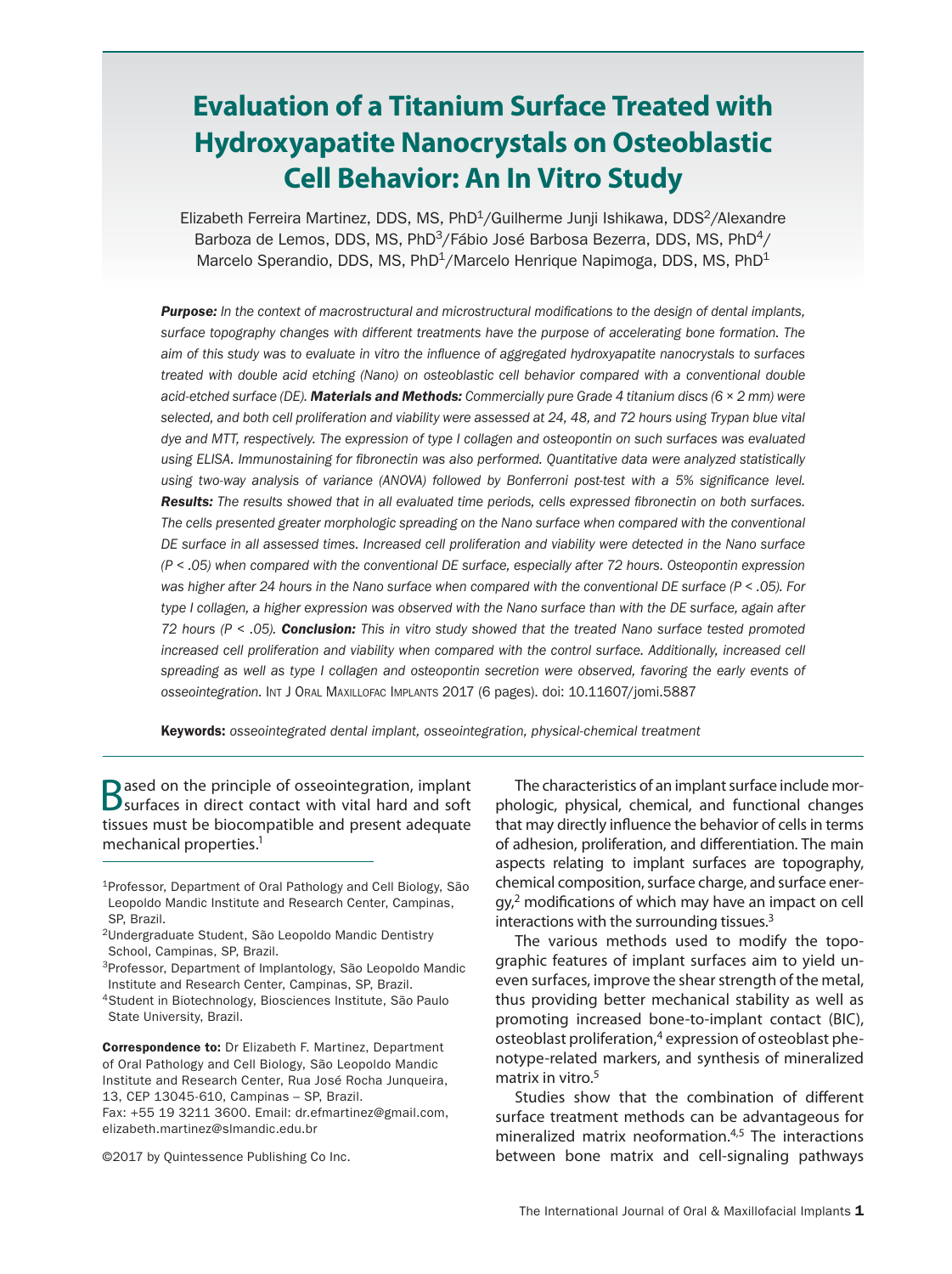

Fig 1 Representative scanning electron micrograph of the (a) double-etched and (b) hydroxyapatite nanocrystal-treated surfaces. Scale bar =  $0.8 \mu m$ .

occur in Nano topographic scale.6,7 Studies in vitro also show the advantage of combining surface treatments in terms of adhesion, proliferation, synthesis, and secretion of extracellular matrix.<sup>6</sup> Furthermore, the expression of osteogenic markers such as osteopontin (OPN) and bone sialoprotein (BSP), two major proteins of bone matrix responsible for biomineralization and bone remodeling, $8$  significantly increase the Nanotreated titanium surface, suggesting an advantage of this type of surface treatment over others.<sup>9</sup>

Implants with hydroxyapatite (HA) coatings have been used to stimulate the osseointegration process. Such coatings are naturally highly osteoconductive<sup>10</sup> and have superior clinical longevity.<sup>11</sup> Long-term studies, however, show that treatment with plasma spray generates surface roughness ranging from 50 to 200 μm with a relative weak adhesion between the HA and the metal surface, which can therefore separate during the process of implant placement.<sup>12–14</sup>

To minimize possible losses of such a layer, the present study evaluated the early osseointegration events in vitro in the presence of a double acid-etched surface combined with HA nanocrystals as a uniform layer of 20 nm (Nano).

# MATERIALS AND METHODS

Commercially pure titanium (grade 4) discs measuring 6 mm in diameter and 2 mm in thickness were used. The double-etched discs ( $n = 21$ ) surfaces were aggregated with HA nanocrystals (Nano) to form a 20-nm-thick layer (Fig 1). For comparison, a double acid-etched surface (DE)  $(n = 21)$  was used, all of which was obtained from SIN. The ultrastructural morphology of these surfaces is represented in Fig 1 by scanning electron micrographs.

Preosteoblastic MC3T3-E1 cells were obtained from the American Type Culture Collection (ATCC). The culture conditions were DMEM/F-12 medium (LGC Biotechnology) combined with bovine fetal serum at

10% (LGC Biotechnology) and penicillin at 100 U/mL plus streptomycin at 100 μg/mL (Sigma). The culture medium was replaced every 2 to 3 days, and the cell cultures were maintained in a moist incubator at 37°C containing 5%  $CO<sub>2</sub>$  and 95% air.

#### Fibronectin Immunolocalization

After 2, 4, 8, and 24 hours, culture fixation was performed in phosphate-buffered saline (PBS) formaldehyde at 4%, pH 7.2 for 1 hour at room temperature, followed by rinsing in PBS. The cells were then stained using 2% Alizarin red (Sigma), pH 4.2, for 10 minutes at room temperature. Cell permeabilization was achieved using 0.5% Triton X-100 in PBS for 10 minutes. Unspecific binding was blocked using a skimmed mild solution at 5% in PBS at room temperature for 30 minutes. Fibronectin expression was then ascertained using the monoclonal antibody anti-FN (1:300, Dako, Cytomation, Glostrup). The negative control consisted of PBS instead of the primary antibody. The secondary antibody was goat anti-rabbit conjugated with Alexa Fluor 488 (green fluorescence, 1:200, Molecular Probes). Excess antibody solution was discarded, and the samples were rinsed prior to mounting in Vectashield containing DAPI (4/-6-diamidino-2-phenylindole, Vector Laboratories). Qualitative evaluation was performed using a conventional Zeiss Axioskop 2 fluorescence microscope (Carl Zeiss Microlmaging) equipped with a  $63\times$  Plan Apochromatic 1.4NA and  $100\times$  Plan Apochromatic 1.4NA lenses (Carl Zeiss).

#### Cell Proliferation

Cell proliferation was ascertained by conventional cell counting. Briefly, the cells were enzymatically retrieved using a solution of 0.25% trypsin and 1mM ethylenediaminetetraacetic acid (EDTA) (Gibco) at 24, 48, and 72 hours of culture. Cell counting was performed manually using a hemocytometer (Hausser Scientific) and was reported as number of cells  $\times$  10<sup>4</sup>.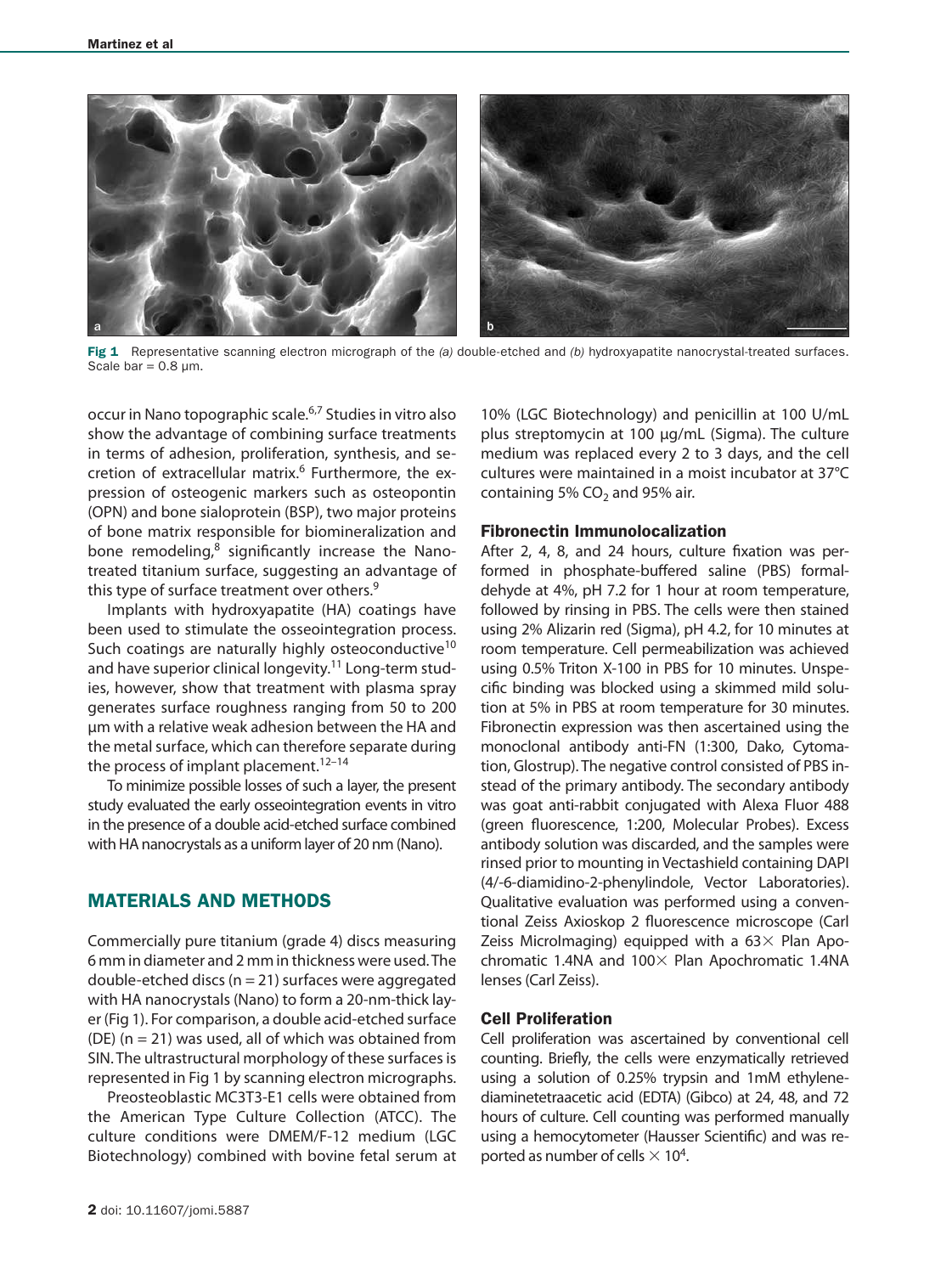

Fig 2 Immunolocalization of fibronectina (green, AlexaFluor 488) in MC3T3-E1 cells seeded onto DE and Nano surfaces after 2, 4, 8, and 24 hours. DNA staining (DAPI, blue). Scale bar =  $50 \mu m$ .

#### MTT Assay

Cell viability was assessed using the 3-[4,5-dimethylthiazol-2-yl]-2,5- diphenyl tetrazolium bromide (MTT, Sigma) method at 24, 48, and 72 hours of culture. The cells were incubated with MTT at 10% in culture medium (5 mg/mL) at 37°C for 4 hours. The MTT solution was then discarded by aspiration, and 200 µL of Dimethyl Sulfoxide (Sigma) was added to each well followed by gentle agitation for 5 minutes on a plate shaker. Subsequently, 150 μL from each sample solution was transferred onto a fresh 96-well plate. Optical density was assessed at 570 to 650 nm on a spectrophotometer (Epoch; Bio-Tek), and the data were expressed as absorbance.

# Type I Collagen and Osteopontin Quantification using ELISA

Quantification of Type I Collagen and Osteopontin was evaluated at 24, 48, and 72 hours. Briefly, culture medium was collected from each sample and centrifuged at 336 g for 10 minutes, and the supernatant was aliquoted and stored at –80°C. Type I collagen quantification was performed using the Mouse Collagen Type I Kit (Wuxi Donglin Sci&Tech Development) and Mouse Osteopontin kit (R&D Systems) following the instructions provided by the manufacturer. The values were expressed as ng/mL.

#### Statistical Analysis

The experiments were performed in triplicate, and the data obtained were analyzed using two-way analysis of variance (ANOVA) followed by Bonferroni's test at 95% significance.

# RESULTS

#### Immunolocalization of Fibronectin

Representative images of fibronectin immunolocalization in cells seeded onto different surfaces are shown in Fig 2. In all evaluated times, the cells expressed fibronectin on both surfaces. The cells had a more widespread morphology on the Nano surface when compared with the DE surface.

#### Cell Proliferation Assay

The results showed that, with time, there is increased cell proliferation, especially after 72 hours, with significantly greater proliferation of osteoblastic cells on the Nano surface compared with the conventional DE surface (Fig 3).

#### Cell Viability Assay

The results showed increased cell viability in the Nano surface, especially after 72 hours (*P* < .05), when compared with the conventional DE surface (Fig 4).

#### ELISA

The results showed an increase of type I collagen expression on the Nano surface in relation to the conventional DE surface, especially after 72 hours (*P* < .05) (Fig 5a).

In 24 hours, an increased expression of osteopontin was observed (Fig 5b) in the Nanosurface when compared with the conventional DE surface (*P* < .05). After 48 hours, no significant difference was observed between the surfaces tested (*P* > .05).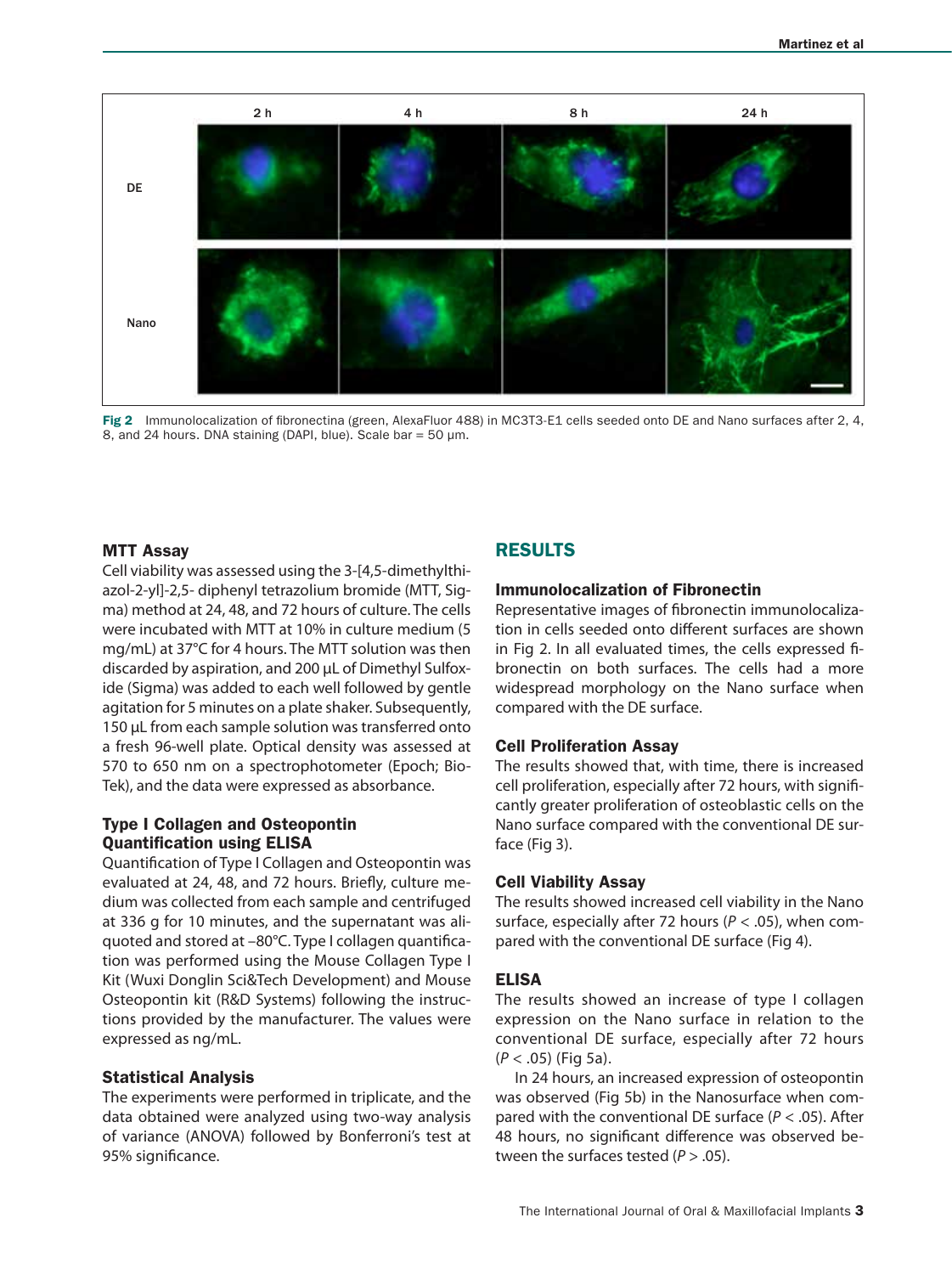

Fig 3 Cell proliferation according to the Trypan blue vital exclusion method in preosteoblastic cells (MC3T3-E1) at 24, 48, and 72 hours. The line chart represents the means and standard deviations from three separate experiments, which were statistically analyzed using two-way ANOVA post hoc Bonferroni. Different letters indicate a significant difference between groups  $(P < .05)$ .



Fig 4 Cell viability assay in preosteoblasts (MC3T3-E1) in 24, 48, and 72 hours. The line chart is representative of an experiment run in triplicate. The values are expressed in means (± SD), which were statistically analyzed using two-way ANOVA post hoc Bonferroni. Different letters indicate a significant difference between groups (*P* < .05).



Fig 5 Quantification of *(a)* type I collagen and *(b)* osteopontin via ELISA. Data representative of the experiment run in triplicate. Values are expressed as mean (± SD). Two-way ANOVA followed by Bonferroni. Different letters indicate a significant difference between groups (*P* < .05).

#### **DISCUSSION**

In addition to modifications to macrogeometry and implant design, changes to physical and chemical characteristics of the implant surface have been recommended to accelerate bone response and promote faster osseointegration, thus reducing the risk of treatment failure. Among such modifications, surface roughness, surface energy, and the biomaterial can be highlighted. The present study evaluated the potential in vitro of a new surface treated by addition of a HA nanolayer to stimulate osteoblastic cells.

Surface treatments mainly cause increased roughness favoring adhesion of osteoblasts around the implant. Some studies in vivo have shown better quality and quantity of new bone formed around implants with treated surfaces with regard to promoting faster and greater cellular response and therefore adsorption

molecules involved in the formation of mineralized extracellular matrix.<sup>15-17</sup>

Among the surface treatments, incorporation of inorganic components in the titanium oxide layer can also change the microscopic features of the implant. Authors have reported an increase in bioactivity of titanium alloys treated by the addition of nitrogen ions and an increase of cell adhesion and bone formation in implants treated by anodization methods associated with treatments with plasma spray and etching.<sup>18,19</sup> Furthermore, an increased cellular response has been associated with cpTi surfaces treated with biomimetic substances containing ions such as calcium, silicon, silver, and phosphorus by means of plasma oxidation. High levels of calcium and phosphorus and the addition of silver nanoparticles to the oxide layer have better surface properties as well as better cellular response.20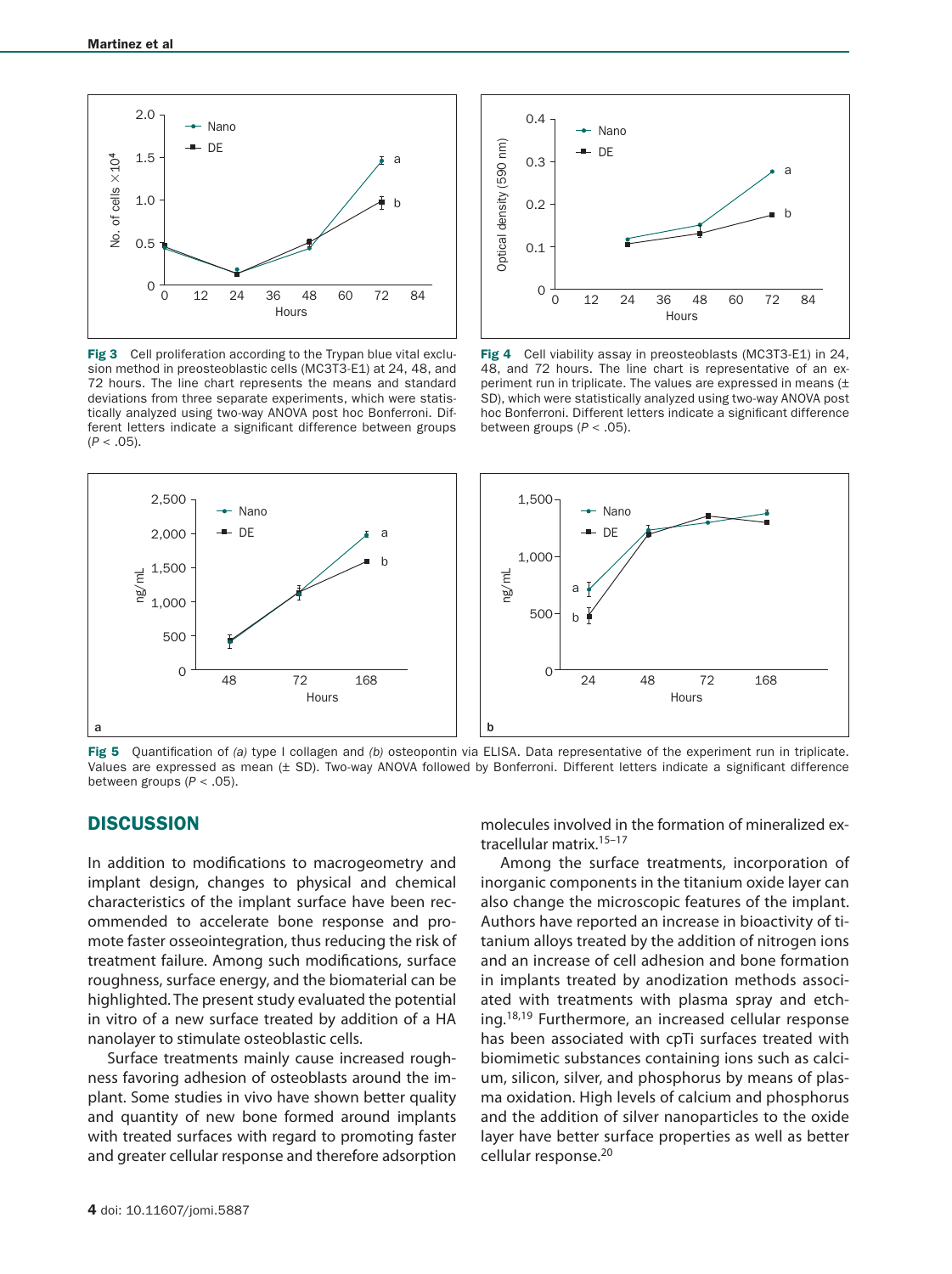Over the past few years, studies in vivo have shown promising results regarding bone repair based on Nano topography titanium (Ti) implant surfaces. $21-23$  According to some studies, implants treated with plasma-sprayed HA and acid etching present micrometric irregularities that promote better bone response compared with implants without the HA coating. Nevertheless, long-term studies on such implants show that treatment with plasma spray onto 50- to 200-μm rough surfaces suffers from weak adhesion between the HA and the metal, which can result in separation of the HA layer during implant placement.<sup>12-14</sup>

To minimize the possible loss of this surface layer, new types of thinner treatments have been proposed. Thus, in this study, a double acid-etched surface with an aggregated layer of HA nanocrystals and uniform thickness of 20 nm (Nano) was evaluated in vitro regarding its influence in the early events of osseointegration.

The results showed that when osteoblasts were grown onto the Nano surface, greater cell spreading, proliferation, and viability as well as increased expression of two proteins involved in the initial osseointegration process were observed when compared with a surface treated by double etching alone (DE).

Surface nanotopography plays an important role in various cellular responses, $24$  since cell/matrix/ substrate interactions associated with cell signaling occur at the nanometer level. Such signals regulate migration, proliferation, adhesion, and cell spreading, as well as differentiation and both gene and protein expression.25,26

A surface with a mean surface roughness (Ra) of approximately 1.5 μm induces a more significant bone response than smoother (Ra  $<$  1  $\mu$ m) or rougher surfaces (Ra  $> 2 \mu m$ ).<sup>27</sup> The surface features evaluated in this study coated with a homogeneous 20-nm layer of HA nanocrystals had Ra values between 0.9 and 1.1 μm (unpublished data). This roughness favors the initial events in cell adhesion, proliferation, and cell spreading, as demonstrated in this study. It was observed that osteoblasts seeded onto Nano surfaces presented, within 24 hours, greater cell spreading when compared with the conventional DE surface. An increase in cell proliferation and viability was observed thereafter, which denotes stimulation of mitotic events, especially at 72 hours.

A recent study in vivo involving titanium surfaces treated with nano HA showed greater BIC and an increase in removal torque, suggesting that this type of material has satisfactory mechanical properties and collaborates toward high-quality bone formation.<sup>28</sup> In this context, collagen I and OPN are key proteins in the early events involved in mineralized matrix formation.

Collagen represents a major class of proteins present in the extracellular matrix of many connective tissues that feature, among many functions, a structural role. Type I collagen is described as an early marker of bone growth and osteoblastic differentiation and is present in the immature bone matrix secreted by osteoblasts.29

OPN is an important protein in the formation of noncollagenous bone matrix and is expressed by various cell types including osteoclasts and osteoblasts.30 OPN also regulates angiogenesis as a response to cell stress, cell adhesion, chemotaxis, and cell motility.<sup>31</sup>

In this study, osteoblasts seeded onto the surface treated with HA nanocrystals (Nano) showed higher expression of type I collagen and OPN compared with the DE surface, especially after 72 and 24 hours, respectively.

It is important to consider that the HA layer applied to a rough surface may have influenced the phenotype and differentiation of osteoblasts. It is widely described in the literature that the optimal size of the pores to promote bone formation, allowing the organization at the microscopic level of the vascular system, varies between 100 and 500 nm.<sup>32-34</sup> Furthermore, the threedimensional aspect of a Nano-treated surface mimics that seen in trabecular bone, thus increasing the surface area and promoting both cell proliferation and bone formation.<sup>35</sup> Viornery et al<sup>36</sup> evaluated osteoblast cultures over titanium discs modified with phosphoric acid and showed increased expression of type I collagen on the surfaces featuring nanopores (Ra values of 81 nm) compared with machined surfaces. Corroborating the results of this study, Dalby et al<sup>37</sup> and Lee et al<sup>38</sup> demonstrated greater OPN expression induced by HA in osteoblastic cells.

#### **CONCLUSIONS**

The results of this study in vitro showed that the double acid-etched surface aggregated with HA nanocrystals promoted increased cell proliferation and differentiation, contributing to the synthesis of bone matrix. Clinically, this surface meets the ideal requirements for rapid bone healing and osseointegration compared with surfaces free from aggregated HA nanocrystals, which together with the macrostructure of the implant, could translate into higher success of oral rehabilitation.

#### ACKNOWLEDGMENTS

The authors wish to thank Pollyanna Tombini Montaldi and Vanessa Araújo for their excellent technical expertise. The authors declare that they have no competing interests.